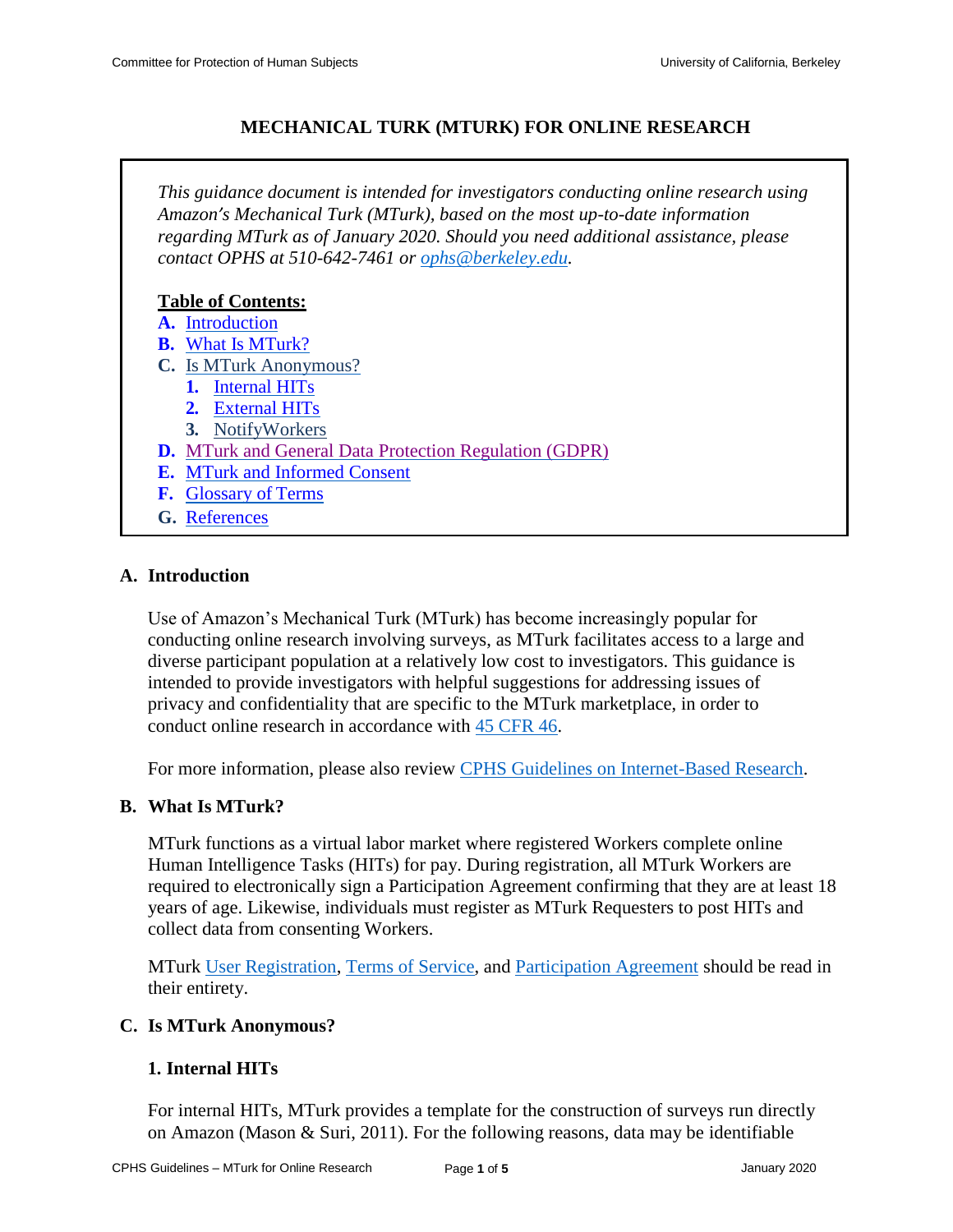when HITs are internally run:

(a) *MTurk automatically collects IP addresses*. [MTurk's Privacy Policy](https://www.mturk.com/mturk/privacynotice) states that IP addresses are automatically collected and analyzed by Amazon. In general, CPHS considers IP addresses to be potentially identifiable, depending on context.

(b) *Amazon has access to Workers' personal identifiable information (PII) and survey responses.* Amazon has access to Workers' account information – such as name, email address, and physical address – and survey responses (Mason & Suri, 2011).

(c) *MTurk Worker IDs are automatically linked to survey responses*. [MTurk's Terms of](https://www.mturk.com/mturk/help?helpPage=policies) [Service \(ToS\)](https://www.mturk.com/mturk/help?helpPage=policies) do not allow for Requesters to directly access any PII from Workers. Consequently, all payment transactions are done using a 14-character alphanumeric code that is unique and specific to each MTurk Worker, and does not offer any clue as to a Worker's identity (Lease et al., 2013). This code, referred to as an MTurk Worker ID, is linked to survey responses for purposes of remuneration.

While Requesters do not have direct access to Workers' PII on MTurk, at least [one study](http://dx.doi.org/10.2139/ssrn.2228728) has shown that Worker IDs are linked to product reviews, ratings, and PII on publiclyavailable Amazon Profiles. This is because Amazon assigns one ID number to individuals who register for both online shopping and MTurk using the same account. For example:

*Jane Doe creates an Amazon account for online shopping and uses the same email address to register for MTurk. Amazon assigns Jane the same alphanumeric ID number for both purposes: MT8936XJUB9352.* 

This ID number is embedded in the URL of users' Profile pages. Therefore, for MTurk survey respondents who also maintain a publicly-available Amazon Profile, it may be possible to identify individuals based on the amount and type of information shared on his/her/their public profile.

# <span id="page-1-0"></span>**2. External HITs**

Requesters may choose to use MTurk as a recruitment tool, but embed a link within MTurk that redirects Workers to complete online surveys via a separate, external site managed by the Requester, such as Qualtrics. For Workers who choose to complete external HITs, survey data are never available to Amazon MTurk. CPHS may consider this type of survey data collection to be generally anonymous (meaning that no identifiers can be linked to the data, either directly or through a coding system) given the following criteria are met:

- a. Survey questions do not ask for any PII or MTurk Worker IDs;
- b. It would not be possible to identify an individual based on his/her/their survey responses;
- c. IP addresses are not collected by the external site (e.g., Qualtrics); and
- d. Any compensation code automatically generated by the external site for payment in MTurk cannot be used to link individual MTurk Worker IDs to survey responses (i.e. each participant receives the same completion code at the end of the survey instead of a unique completion code linked to survey responses).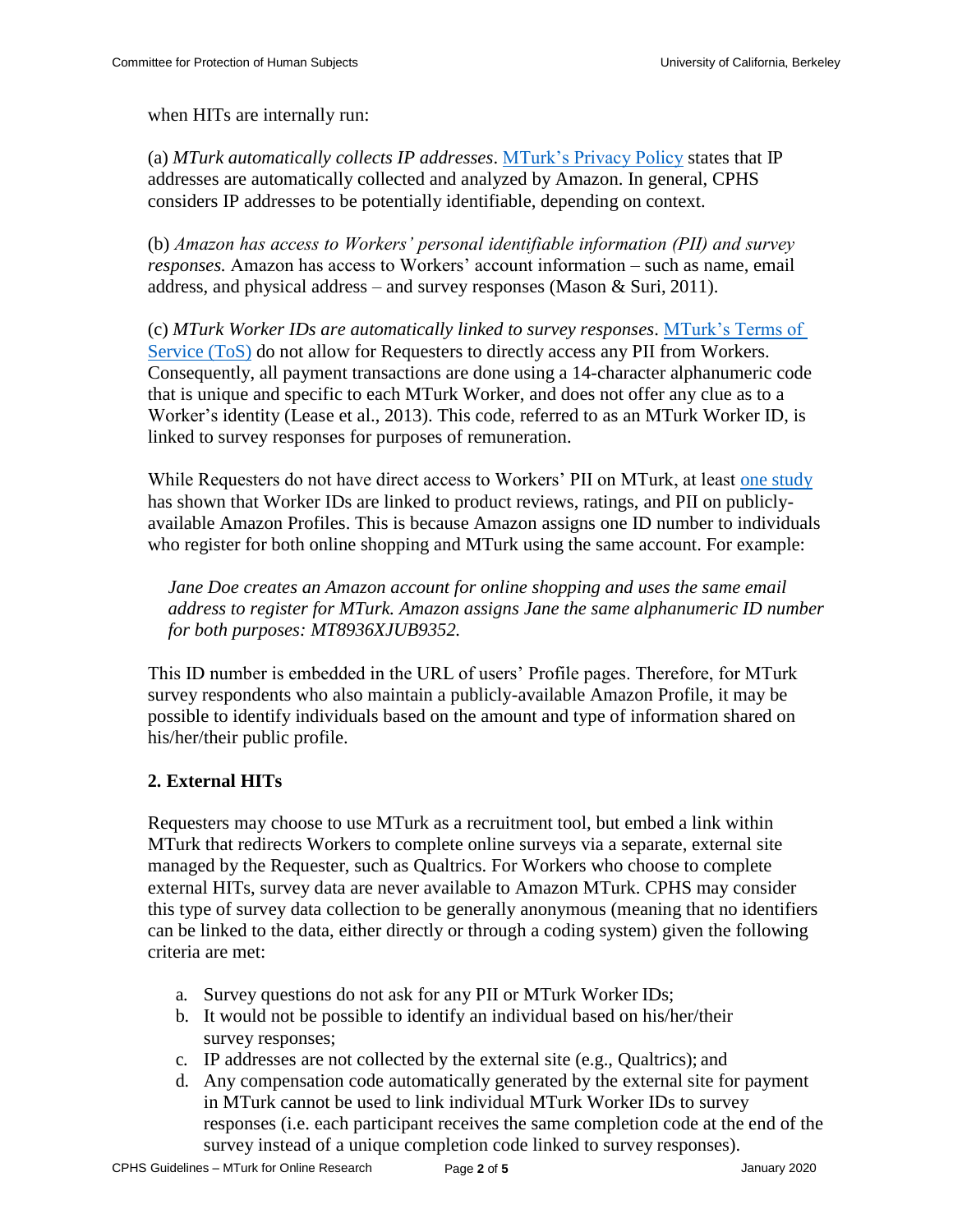External HITs are recommended for MTurk survey research, particularly when questions are intended to solicit information that may be considered sensitive or personal, or that may pose greater-than-minimal risk to participants. However, investigators should keep in mind that Internet-based research can increase potential risks to confidentiality due to the possibility of third-party interception, and that no guarantees of complete confidentiality or anonymity can or should be made to study participants.

There are numerous publicly-available online tutorials for administering Qualtrics surveys via MTurk.

# <span id="page-2-0"></span>**3. NotifyWorkers**

As noted previously, MTurk does not allow for Requesters to directly access any PII from Workers. In the event that a Requester needs to contact an individual Worker or group of Workers, he/she may do so using MTurk's [NotifyWorkers](https://docs.aws.amazon.com/AWSMechTurk/latest/AWSMturkAPI/ApiReference_NotifyWorkersOperation.html) operation. This operation allows Requesters to send email to Workers using only Worker IDs. However, responding to a Requester's email will expose the Worker's email address to the Requester, and potentially his/her/their name along with information about the specific Task (e.g., survey).

Investigators should be wary of the possibility of exposing PII when using MTurk's NotifyWorkers operation.

# <span id="page-2-1"></span>**D. MTurk and General Data Protection Regulation (GDPR)**

[The General Data Protection Regulation](https://cphs.berkeley.edu/guide/gdpr.html) (GDPR) is a European Union (EU) regulation on data protection and privacy that went into effect on May 25, 2018. GDPR applies to all individuals **located** in the European Economic Area (EEA). Thus, whenever UC Berkeley investigators will collect or use Personal Data from research subjects located in the EEA, UC Berkeley is required to comply with GDPR requirements.

GDPR uses the term "Personal Data" to refer to any information relating to an individual who can be directly or indirectly identified. Examples of Personal Data include (but are not limited to):

- First and last name
- Email address
- ID number
- Location information such as home address or GPS coordinates
- Online identifiers such as IP address, browser or Internet cookie ID
- Phone number
- Demographic, behavioral or health-related information that could identify a person

Whenever data will be collected from MTurk subjects located in the EEA in a way that is not anonymous, GDPR requires that (a) specific information be provided to subjects regarding collection and use of their Personal Data, and (b) for [certain activities,](https://cphs.berkeley.edu/guide/gdpr.html#requirements) explicit consent from subjects be obtained. UC Berkeley investigators are advised to include GDPR-mandated information in the informed consent form(s) to be presented to subjects. CPHS/OPHS has developed [template language](https://cphs.berkeley.edu/guide/gdpr_consent.docx) for investigators to use.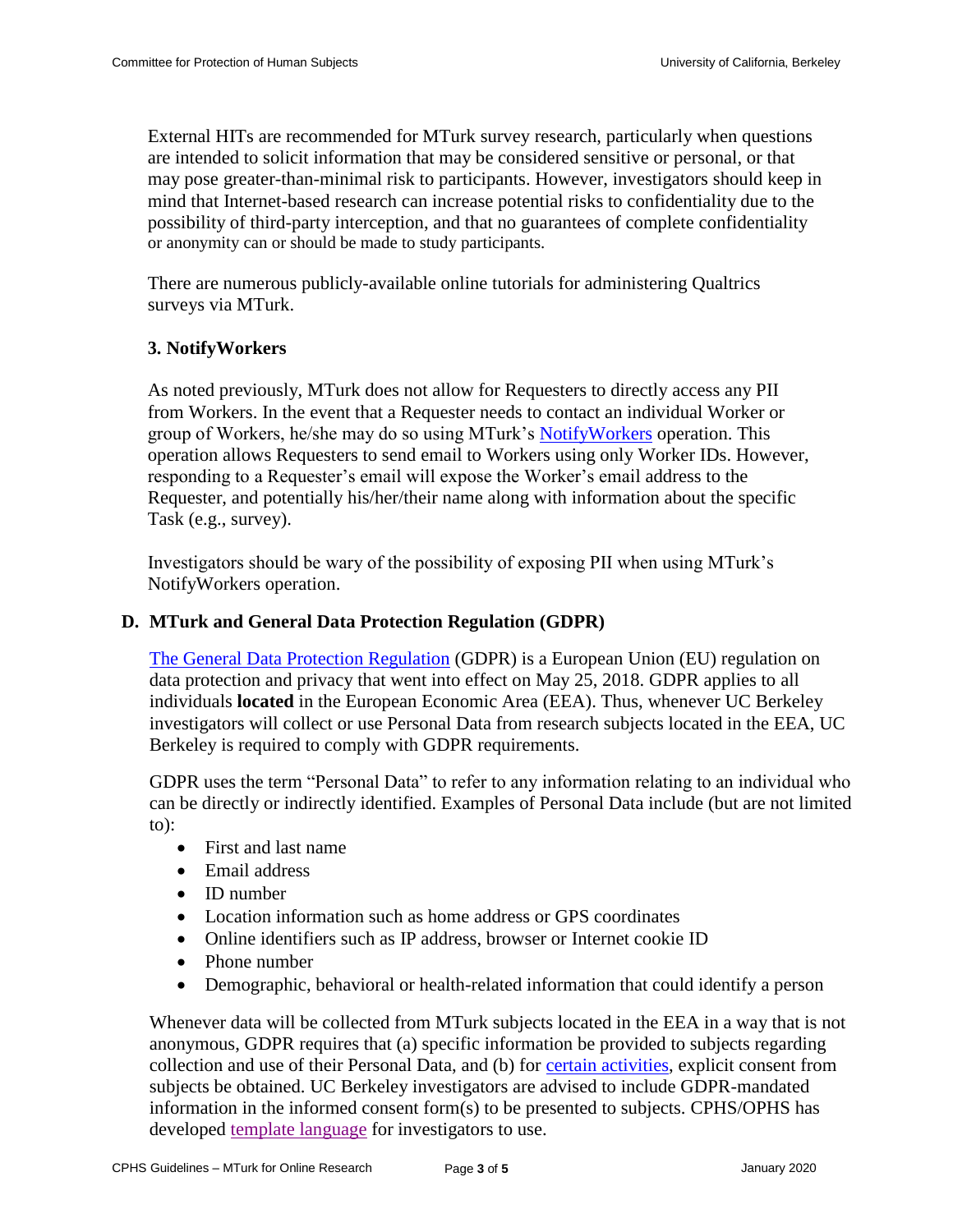For more information, please also review [CPHS/OPHS guidance to General Data Protection](https://cphs.berkeley.edu/guide/gdpr.html)  [Regulation \(GDPR\).](https://cphs.berkeley.edu/guide/gdpr.html)

# <span id="page-3-0"></span>**E. MTurk and Informed Consent**

Informed consent for Exempt-level MTurk research should follow [CPHS Guidelines for](https://cphs.berkeley.edu/exempt.pdf)  [Exempt Research](https://cphs.berkeley.edu/exempt.pdf) for Respect for Persons and Informed Consent. Whenever Personal Data will be collected from subjects located in the EEA, investigators must also confirm in their Exempt application that they will provide subjects with CPHS/OPHS [template GDPR consent](https://cphs.berkeley.edu/guide/gdpr_consent.docx)  [language](https://cphs.berkeley.edu/guide/gdpr_consent.docx) during the consent process.

For both Exempt and non-Exempt research, investigators should use the template consent forms for research available on the [CPHS website.](https://cphs.berkeley.edu/informedconsent.html) In addition, the following information should be provided to MTurk subjects during the consent process:

*If you agree to participate, please note that the data you provide may be collected and used by Amazon as per its privacy agreement. Additionally, if you are not currently located in the United States [if limiting the study to subjects in the U.S.] and/or are under the age of 18, please do not complete this [survey/HIT]."* 

Investigators may choose to use "attention checks," also referred to as "trap questions," meant to filter out data from subjects who are not attentive to the research questions. In many cases, failure to respond correctly to "attention check" questions results in the subject being excluded from further participation in the research. Furthermore, exclusion from further participation may result in the subject not receiving payment for completing a portion of the task.

For studies employing the use of "attention checks," investigators should provide subjects with the following information during consent:

*This study contains a number of checks to make sure that participants are finishing the tasks honestly and completely. As long as you read the instructions and complete the tasks, your HIT will be approved. If you fail these checks, your HIT will be rejected.*

### <span id="page-3-1"></span>**F. Glossary of Terms**

**Confidentiality**: Pertains to the treatment of information that an individual has disclosed in a relationship of trust, and with the expectation that it will not be divulged to others without permission in ways that are inconsistent with the understanding of the original disclosure.

**Human Intelligence Tasks (HITs)**: On MTurk, HITs are tasks posted by Requesters and completed by Workers, for pay.

**Internet Protocol (IP) address**: A numeric address assigned to every computer that connects to a network, or more commonly, the Internet.

**Investigator**: Any individual who contributes in a substantive way to the design, conduct, and/or analysis of the data of a study at or on behalf of the University of California, Berkeley.

**Personal Data (GDPR)**: Any information relating to an identified or identifiable natural [person.](https://gdpr-info.eu/art-4-gdpr/)